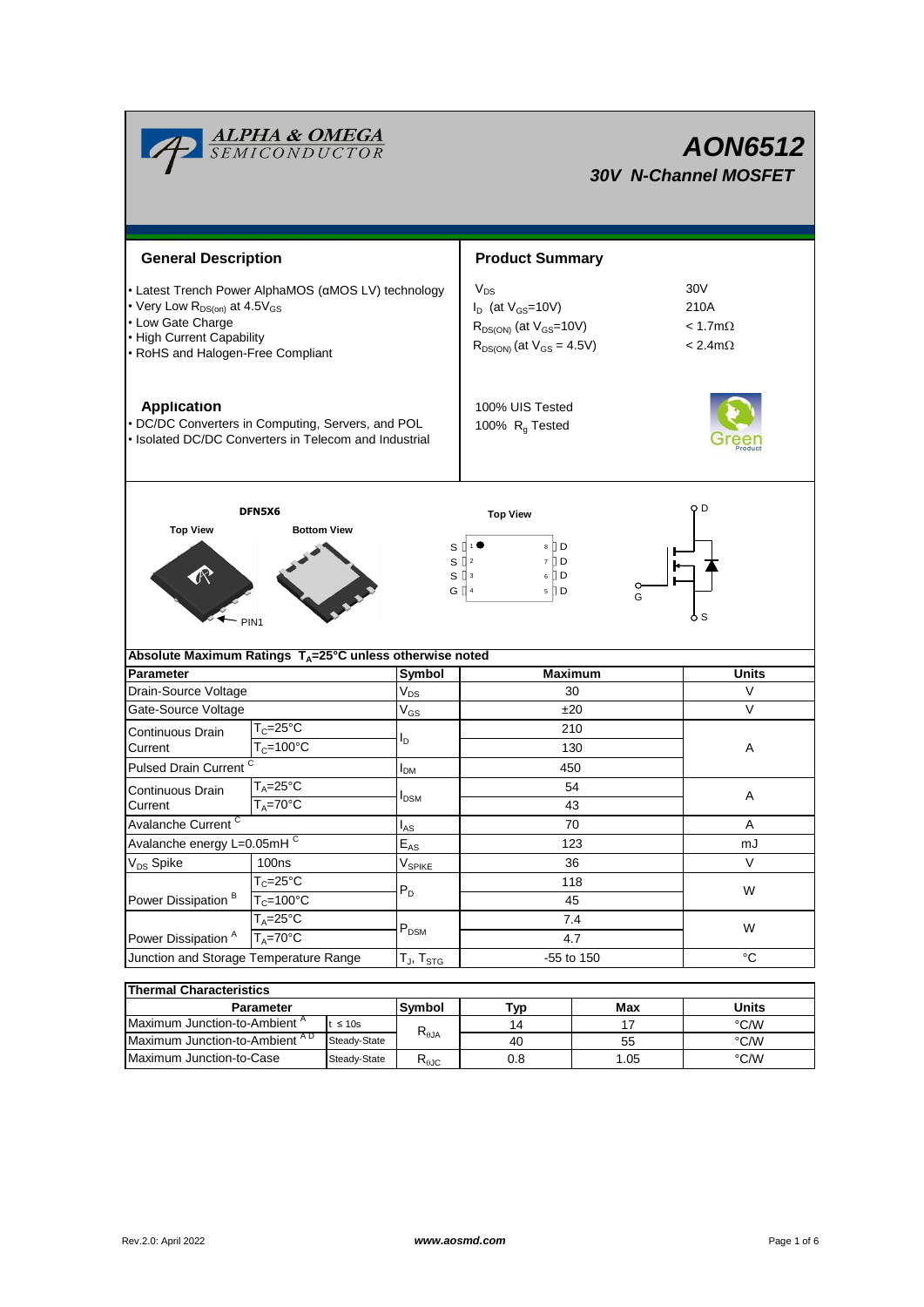

#### **Electrical Characteristics (TJ=25°C unless otherwise noted)**

| <b>Symbol</b>              | <b>Parameter</b>                      | <b>Conditions</b>                                                             | Min | <b>Typ</b> | <b>Max</b>   | <b>Units</b> |  |  |  |  |  |
|----------------------------|---------------------------------------|-------------------------------------------------------------------------------|-----|------------|--------------|--------------|--|--|--|--|--|
| <b>STATIC PARAMETERS</b>   |                                       |                                                                               |     |            |              |              |  |  |  |  |  |
| BV <sub>DSS</sub>          | Drain-Source Breakdown Voltage        | $I_D = 250 \mu A$ , $V_{GS} = 0V$                                             | 30  |            |              | V            |  |  |  |  |  |
| $I_{DSS}$                  | Zero Gate Voltage Drain Current       | $V_{DS}$ =30V, $V_{GS}$ =0V<br>$T_J = 55^{\circ}C$                            |     |            | 1<br>5       | μA           |  |  |  |  |  |
| $I_{GSS}$                  | Gate-Body leakage current             | $V_{DS} = 0V$ , $V_{GS} = \pm 20V$                                            |     |            | 100          | nA           |  |  |  |  |  |
| $\rm V_{GS(th)}$           | Gate Threshold Voltage                | $V_{DS} = V_{GS}$ , $I_D = 250 \mu A$                                         | 1   | 1.5        | 2            | V            |  |  |  |  |  |
| $R_{DS(ON)}$               | Static Drain-Source On-Resistance     | $V_{GS}$ =10V, I <sub>n</sub> =20A                                            |     | 1.4        | 1.7          |              |  |  |  |  |  |
|                            |                                       | $T_{\rm J}$ =125°C                                                            |     | 1.9        | 2.3          | $m\Omega$    |  |  |  |  |  |
|                            |                                       | $V_{GS} = 4.5V, I_D = 20A$                                                    |     | 1.9        | 2.4          | $m\Omega$    |  |  |  |  |  |
| $g_{FS}$                   | <b>Forward Transconductance</b>       | $V_{DS}$ =5V, I <sub>D</sub> =20A                                             |     | 85         |              | S            |  |  |  |  |  |
| $V_{SD}$                   | Diode Forward Voltage                 | $IS=1A, VGS=0V$                                                               |     | 0.7        | $\mathbf{1}$ | $\vee$       |  |  |  |  |  |
| $\rm V_{SD}$               | Diode Forward Voltage                 | $IS=85A, VGS=0V$                                                              |     | 0.87       | 1.3          | V            |  |  |  |  |  |
| $I_{\rm S}$                | Maximum Body-Diode Continuous Current |                                                                               |     | 120        | A            |              |  |  |  |  |  |
|                            | <b>DYNAMIC PARAMETERS</b>             |                                                                               |     |            |              |              |  |  |  |  |  |
| $C_{\text{iss}}$           | Input Capacitance                     |                                                                               |     | 3430       |              | pF           |  |  |  |  |  |
| $C_{\rm oss}$              | Output Capacitance                    | $V_{GS}$ =0V, $V_{DS}$ =15V, f=1MHz                                           |     | 1327       |              | pF           |  |  |  |  |  |
| $C_{\text{rss}}$           | Reverse Transfer Capacitance          |                                                                               |     | 175        |              | pF           |  |  |  |  |  |
| R <sub>g</sub>             | Gate resistance                       | f=1MHz                                                                        | 0.3 | 0.7        | 1.1          | Ω            |  |  |  |  |  |
|                            | <b>SWITCHING PARAMETERS</b>           |                                                                               |     |            |              |              |  |  |  |  |  |
| $Q_g(10V)$                 | <b>Total Gate Charge</b>              |                                                                               |     | 53         | 64           | nC           |  |  |  |  |  |
| $Q_g(4.5V)$                | <b>Total Gate Charge</b>              | $V_{GS}$ =10V, $V_{DS}$ =15V, $I_D$ =20A                                      |     | 25         | 30           | nC           |  |  |  |  |  |
| $Q_{gs}$                   | Gate Source Charge                    |                                                                               |     | 7.8        |              | nC           |  |  |  |  |  |
| $\mathsf{Q}_{\mathsf{gd}}$ | Gate Drain Charge                     |                                                                               |     | 10.3       |              | nС           |  |  |  |  |  |
| $t_{D(0n)}$                | Turn-On DelayTime                     |                                                                               |     | 7.5        |              | ns           |  |  |  |  |  |
| $t_r$                      | Turn-On Rise Time                     | $V_{\text{GS}} = 10V$ , $V_{\text{DS}} = 15V$ , $R_{\text{I}} = 0.75\Omega$ , |     | 5.0        |              | ns           |  |  |  |  |  |
| $t_{D(off)}$               | Turn-Off DelayTime                    | $\rm R_{GEN}$ =3 $\Omega$                                                     |     | 33.8       |              | ns           |  |  |  |  |  |
| $\mathsf{t}_{\mathsf{f}}$  | <b>Turn-Off Fall Time</b>             |                                                                               |     | 9.8        |              | ns           |  |  |  |  |  |
| $t_{rr}$                   | Body Diode Reverse Recovery Time      | $I_F = 20A$ , dl/dt=500A/ $\mu$ s                                             |     | 22         |              | ns           |  |  |  |  |  |
| $Q_{rr}$                   | Body Diode Reverse Recovery Charge    | $I_F = 20A$ , dl/dt=500A/ $\mu$ s                                             |     | 58         |              | nC           |  |  |  |  |  |

A. The value of R<sub>AJA</sub> is measured with the device mounted on 1in<sup>2</sup> FR-4 board with 2oz. Copper, in a still air environment with T<sub>A</sub> =25°C. The Power dissipation P<sub>DSM</sub> is based on R  $_{0JA}$  and the maximum allowed junction temperature of 150°C. The value in any given application depends on the user's specific board design.

B. The power dissipation P<sub>D</sub> is based on T<sub>J(MAX)</sub>=150°C, using junction-to-case thermal resistance, and is more useful in setting the upper<br>dissipation limit for cases where additional heatsinking is used.

C. Single pulse width limited by junction temperature  $T_{J(MAX)}$ =150°C.

D. The  $R_{qJA}$  is the sum of the thermal impedance from junction to case  $R_{qJC}$  and case to ambient.

E. The static characteristics in Figures 1 to 6 are obtained using <300µs pulses, duty cycle 0.5% max.

F. These curves are based on the junction-to-case thermal impedance which is measured with the device mounted to a large heatsink, assuming a maximum junction temperature of  $T_{J(MAX)}$ =150°C. The SOA curve provides a single pulse rating.

G. These tests are performed with the device mounted on 1 in<sup>2</sup> FR-4 board with 2oz. Copper, in a still air environment with T<sub>A</sub>=25°C.

APPLICATIONS OR USES AS CRITICAL COMPONENTS IN LIFE SUPPORT DEVICES OR SYSTEMS ARE NOT AUTHORIZED. AOS DOES NOT ASSUME ANY LIABILITY ARISING OUT OF SUCH APPLICATIONS OR USES OF ITS PRODUCTS. AOS RESERVES THE RIGHT TO MAKE CHANGES TO PRODUCT SPECIFICATIONS WITHOUT NOTICE. IT IS THE RESPONSIBILITY OF THE CUSTOMER TO EVALUATE SUITABILITY OF THE PRODUCT FOR THEIR INTENDED APPLICATION. CUSTOMER SHALL COMPLY WITH APPLICABLE LEGAL REQUIREMENTS, INCLUDING ALL APPLICABLE EXPORT CONTROL RULES, REGULATIONS AND LIMITATIONS.

AOS' products are provided subject to AOS' terms and conditions of sale which are set forth at: http://www.aosmd.com/terms\_and\_conditions\_of\_sale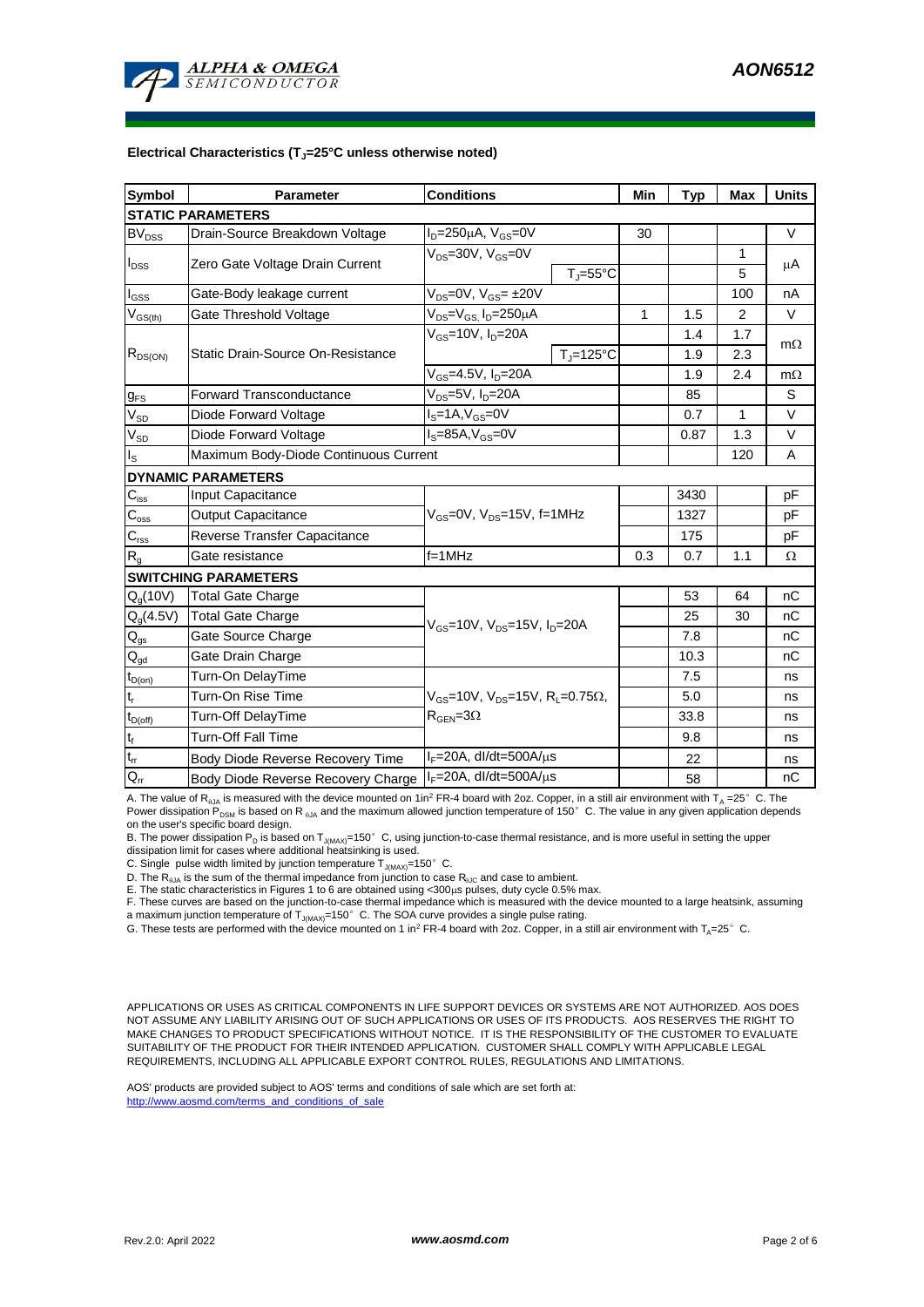

# **TYPICAL ELECTRICAL AND THERMAL CHARACTERISTICS**

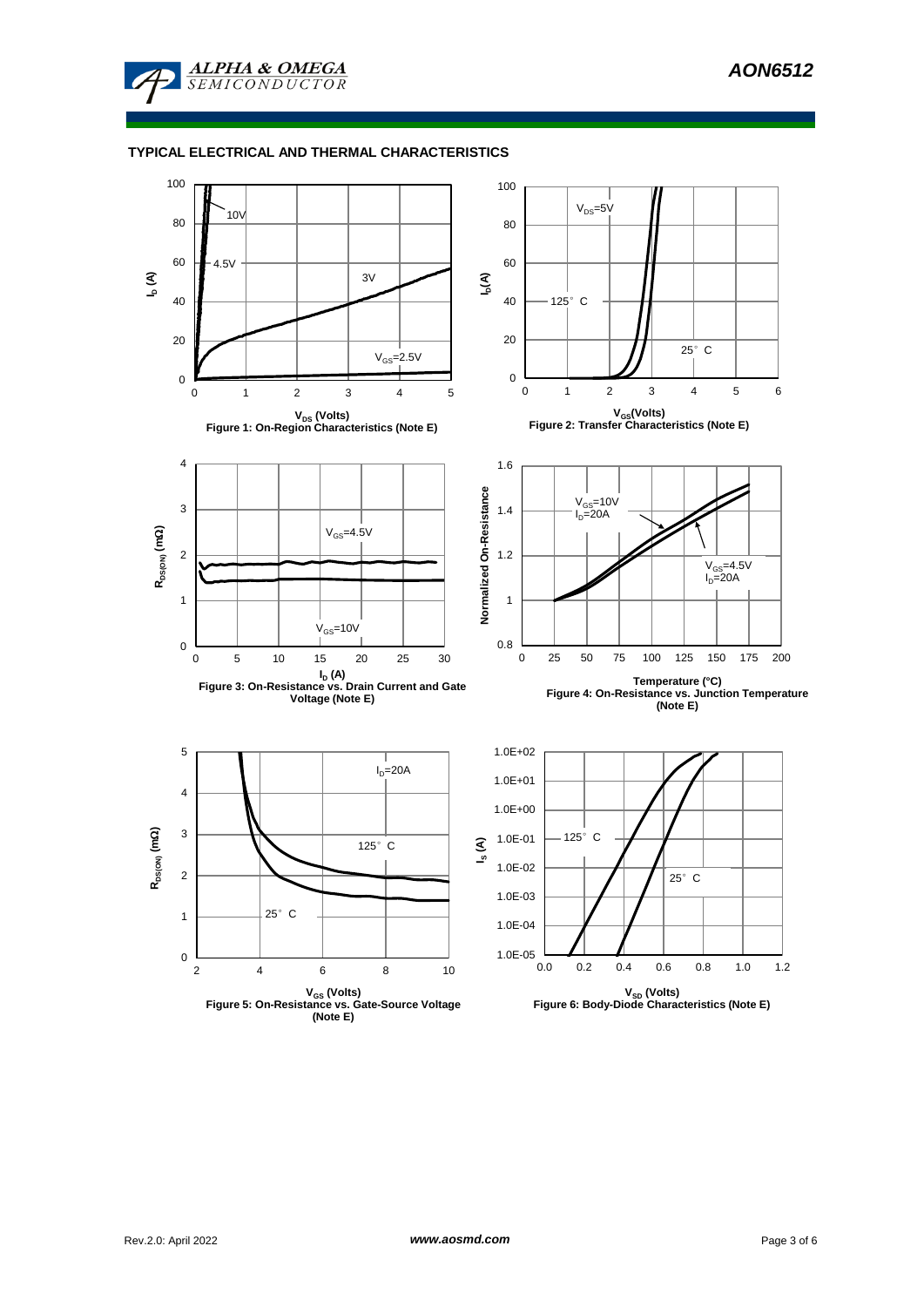

#### **TYPICAL ELECTRICAL AND THERMAL CHARACTERISTICS**



**Figure 11: Normalized Maximum Transient Thermal Impedance (Note F)**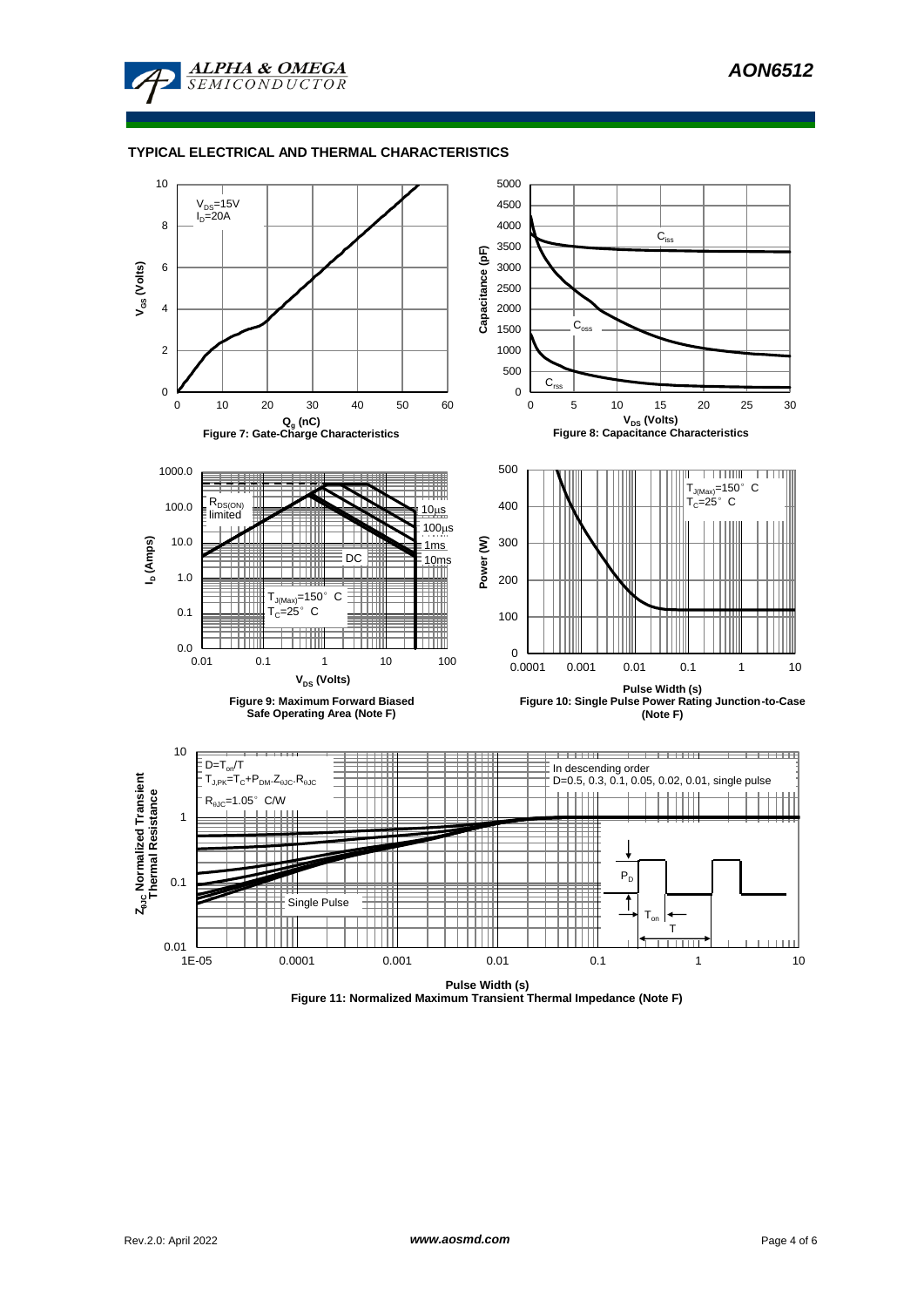

# **TYPICAL ELECTRICAL AND THERMAL CHARACTERISTICS**



**Pulse Width (s) Figure 14: Single Pulse Power Rating Junction-to-Ambient (Note G)**